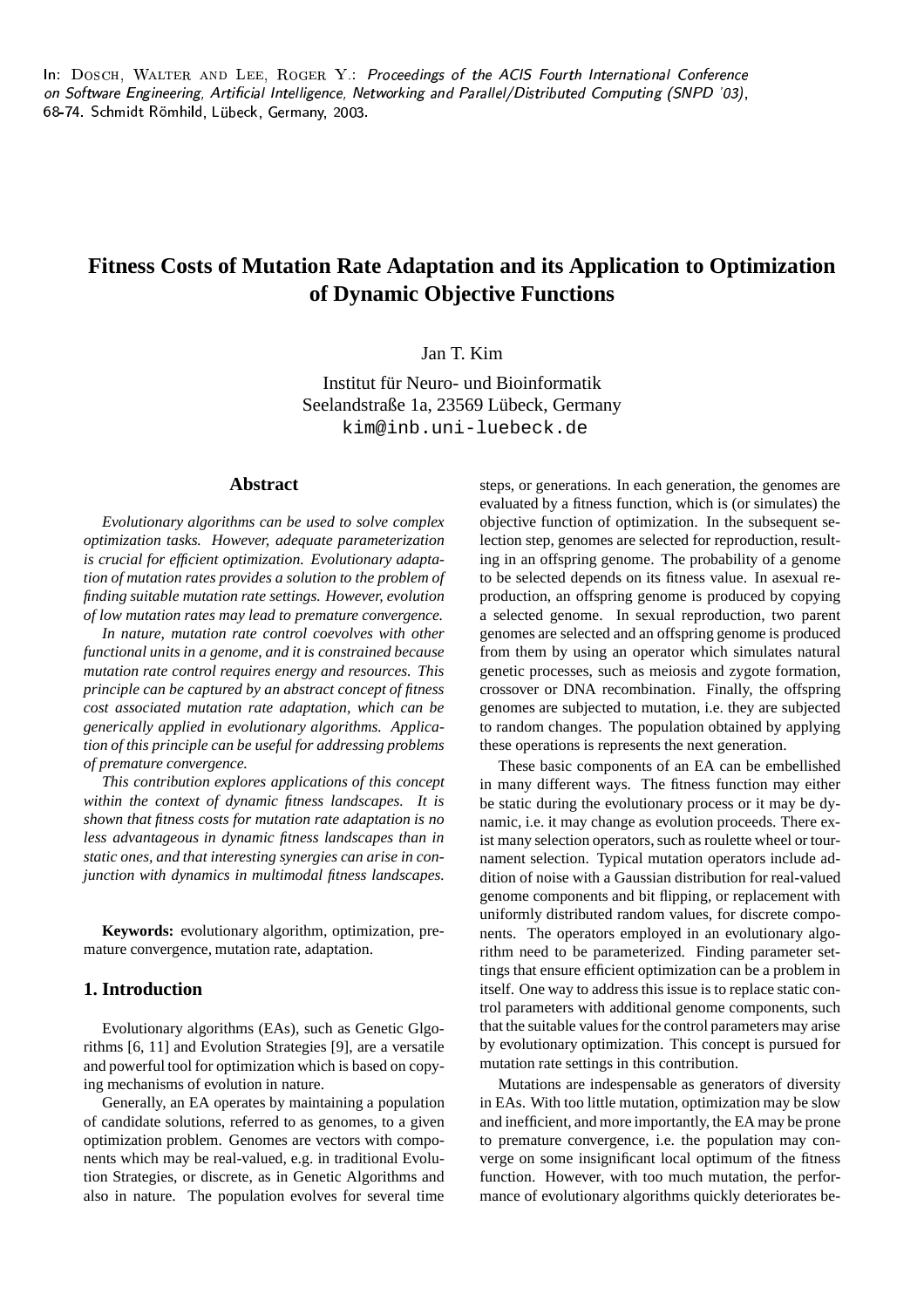cause error thresholds prevent any significant convergence from occurring. The choice of appropriate mutation rates is, therefore, a difficult issue, and it is an attractive concept to let mutation rates coevolve along with genomes.

Adaptation of mutation rates is traditionally used in Evolution Strategies [9], and thus, it has a long history in evolutionary algorithms. A variety of schemes and concepts has been developed [1, 2, 4, 5, 8]. Such approaches always have to address the problem of premature convergence resulting from the evolution of very low mutation rates. In nature, arbitrarily low mutation rates do not arise because mutation rate control is associated with a cost in energy and resources. This observation motivates integration of a coevolutionary link between mutation rate adaptation and fitness into an evolutionary algorithm framework.

The basic principle of such a mechanism has been formalized as energy dependent, or fitness dependent mutation rate adaptation [3]. Using canonical, static fitness functions, it was demonstrated that this concept can be applied in quite a generic way. However, fitness functions are dynamic in nature. Furthermore, in all technical applications of evolutionary algorithms in which continued, online adaptation and optimization are required, fitness functions are inherently dynamic. Therefore, fitness dependent mutation rate adaptation is investigated in the context of dynamic fitness functions in this contribution.

# **2. Methods**

#### **2.1. Fitness Dependent Mutation Rate Adaptation**

Fitness cost associated mutation rate adaptation (henceforth abbreviated FCMA) is implemented as described in [3]. Genomes consist of a vector  $\vec{x}$  =  $(x_0, x_1, \ldots, x_{d-1}), x_i \in \mathbb{R}$  and a vector of mutation rate modificators  $\vec{\mu} = (\mu_0, \mu_1, \dots, \mu_{d-1}), \mu_i \in \mathbb{R}$  where  $d \in$ IN is the dimension of genome space.  $\vec{x}$  is used for primary fitness evaluation (see below) while the components  $\vec{\mu}$  control mutation rates: The standard deviation of Gaussian noise added to component  $x_i$  during mutation is given by

$$
m_i = m_{\text{global}} \cdot q^{\mu_i} \tag{1}
$$

The global mutation rate  $m_{\text{global}}$  and the mutation modification factor  $q$  are control parameters that are set by the user. Setting  $q = 1$  effectively turns off mutation rate adaptation. The mutation rate modificators  $\mu_i$  are mutated with a fixed, user-defined standard deviation denoted by M.

The fitness cost is calculated by rescaling the fitness values in the population to the interval  $[0, 1]$  according to

$$
F_r(\vec{x}) = \frac{F_{\text{raw}}(\vec{x}) - F_{\text{min}}}{F_{\text{max}} - F_{\text{min}}} \tag{2}
$$

where  $F_{\text{raw}}(\vec{x})$  denotes the fitness of the genome according to the target fitness function,  $F_{\text{max}}$  is the maximal raw fitness in the population and  $F_{\text{min}}$  is the minimal raw fitness. The effective fitness of a genome, used for selection, is then given by

$$
F_{\text{eff}}(\vec{x}, \vec{\mu}) = F_r(\vec{x}) - p \cdot \sum_{i=0}^{d-1} |\mu_i| \tag{3}
$$

where  $p$  denotes the mutation modification penalty, a user controlled parameter. New generations are constructed through tournament selection with tournament size 2 and asexual reproduction on the basis of  $F_{\text{eff}}$  values. The population size, i.e. the number of individuals in a generation, is user-defined and constant during a run.

Rescaling fitness values before applying the fitness penalty allows setting  $p$  without consideration of the range of values returned by the fitness function and thus facilitates comparison of results observed with different fitness functions. Setting  $p = 0$  allows mutation rate adaptation without any fitness cost.

#### **2.2. Dynamic Fitness Landscapes**

Dynamic fitness landscapes were derived from static landscapes by introducing a vector  $\vec{g} = (g_0, g_1, \dots, g_{d-1})$ that can be thought of as a moving center of genome space. Initially,  $\vec{g}$  is set to  $\vec{0}$ . In each time step,  $\vec{g}$  is modified by adding Gaussian noise with a standard deviation of D, where  $D$  is a user controlled parameter. The raw fitness values are calculated by

$$
F_{\text{raw}} = f(\vec{x} - \vec{g}) \tag{4}
$$

where  $f$  is the target fitness function. This method allows to control the speed of dynamic change in the fitness function to be controlled only by D; if  $D = 0$ , the fitness landscape is static and dynamic change increases with D. This approach is similar to the one used in [7] in that dynamics are generated by a random walk of  $\vec{q}$ , therefore, the parameter *D* is referred to as the random walk speed.

For the present evaluation, the set of test functions for evolutionary algorithms already used in [3] are employed as target functions:

$$
f_1 = ||\vec{x}|| \tag{5}
$$

$$
f_{10} = -\cos(2\pi||\vec{x}||) + 0.1 \cdot ||\vec{x}|| + 1 \qquad (6)
$$

$$
f_6 = \sum_{j=0}^{d-1} (x_j^2 - 10\cos(2\pi x_j) + 10)
$$
 (7)

 $f_1$ ,  $f_{10}$  and  $f_6$  are called sphere, Salomon's and Rastrigin's test function, respectively, function indexes are adopted from [10]. For all these functions, the optimization goal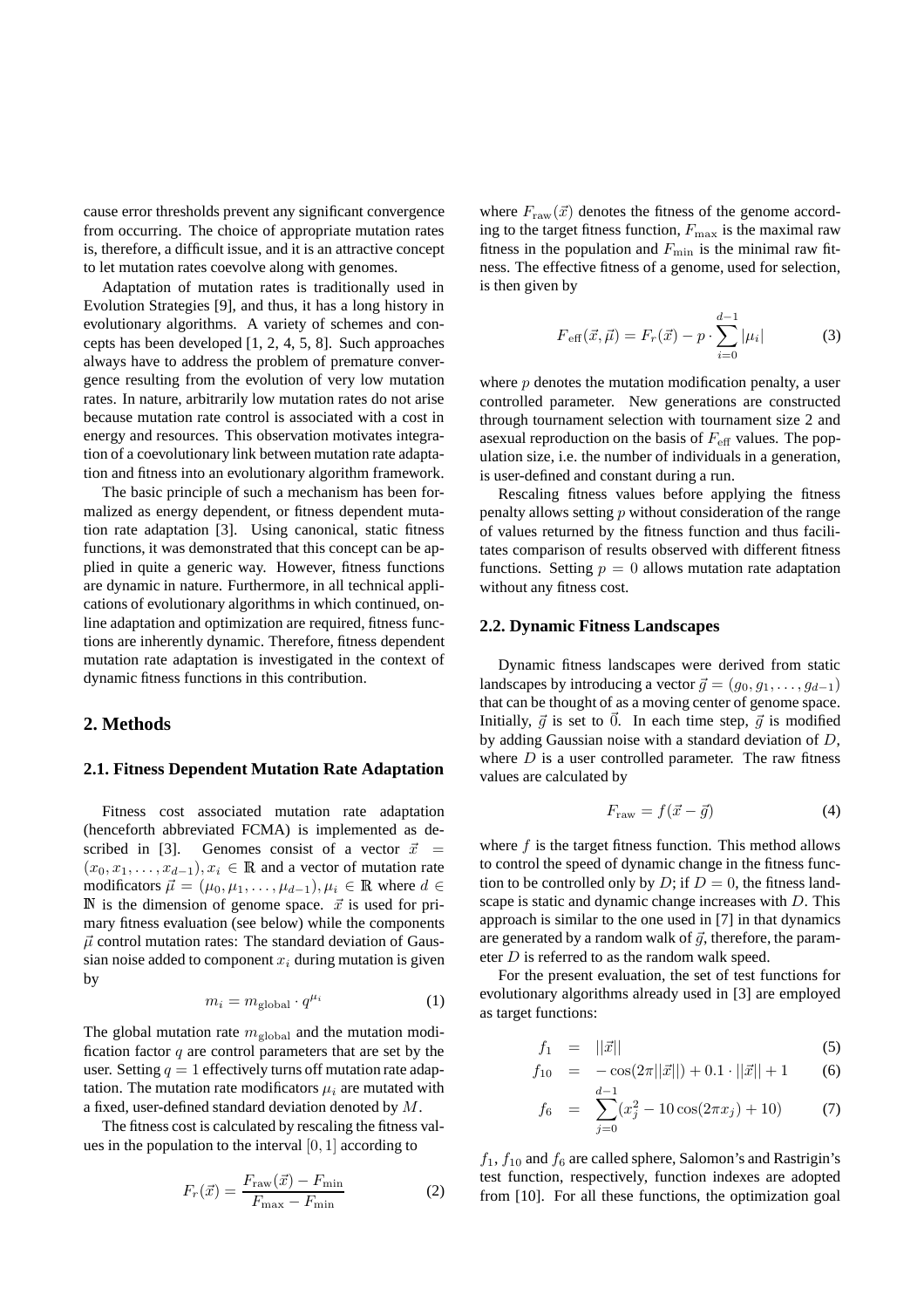| Dimension of genome                    | $d=8$                                                                             |
|----------------------------------------|-----------------------------------------------------------------------------------|
| space and fitness function             |                                                                                   |
| Global mutation rate                   | $m_{\rm global}=0.1$                                                              |
| Global mutation rate for               | $M = 1.0$                                                                         |
| mutating mutation modi-                |                                                                                   |
| ficators                               |                                                                                   |
| Mutation rate modifica-<br>tion factor | $q = \begin{cases} 2 \text{ (FCMA active)} \\ 1 \text{ (control)} \end{cases}$    |
| Mutation rate modifica-                | $p=0,\ldots,1$                                                                    |
| tion penalty                           |                                                                                   |
| Mutation rate for $\vec{q}$            | $D=0,\ldots,1$                                                                    |
| Population size                        | $n = \begin{cases} 500 \text{ (run series)} \\ 100 \text{ (surveys)} \end{cases}$ |
| Number of generations                  | $t_{\max} = 1000$                                                                 |

**Table 1. Control parameter settings for evolutionary algorithm runs**

is minimization, and the global optimum is located at the coordinate origin. The sphere function has no additional, local optima. Salomon's function has sphere-shaped local optima arranged in layers around the global optimum. Rastrigin's function has multiple local optima which form a regular, orthogonal grid.

### **3. Results and Discussion**

The effects of making fitness landscapes dynamic were characterized in two ways. Firstly, series of runs were performed with mutation rate modification penalties ranging from  $10^{-7}$  to 1, as in [3], and additionally, series with random walk speed settings between  $10^{-7}$  and 1 have been carried out. With values greater than 1, the steps of  $\vec{g}$  would become larger than the distance between local minima in functions  $f_{10}$  and  $f_6$ , therefore, such values were not used. Secondly, survey plots in which the plane spanned by both control parametersis scanned were performed. The control parameters are summarized in Table 1.

Figure 1 shows results obtained with increasing penalties and different random walk speeds. With slow speeds of up to 10<sup>−</sup><sup>4</sup> , the characteristics are similar to those found with the static version of the sphere function: Up to a threshold value of p between  $10^{-3}$  and  $10^{-2}$ , performance is much better with mutation rate adaptation than in the control, the best results are seen with  $p$  settings less than one decimal order of magnitude below this threshold. As random walk speed increases, differences between the runs with active FCMA and the control runs disappear. The fact that higher mutation rates are more favourable when the optimum moves faster, and therefore the selective advantage of actively lowering mutation rates is less prominent, is at least partly responsible for this effect.



**Figure 1. Minimal** Fraw **values after 1000 generations with the sphere function with** D **set to** 10<sup>−</sup><sup>4</sup> **(top),** 10<sup>−</sup><sup>2</sup> **(middle) and** 1 **(bottom). Note that both axes have logarithmic scales.**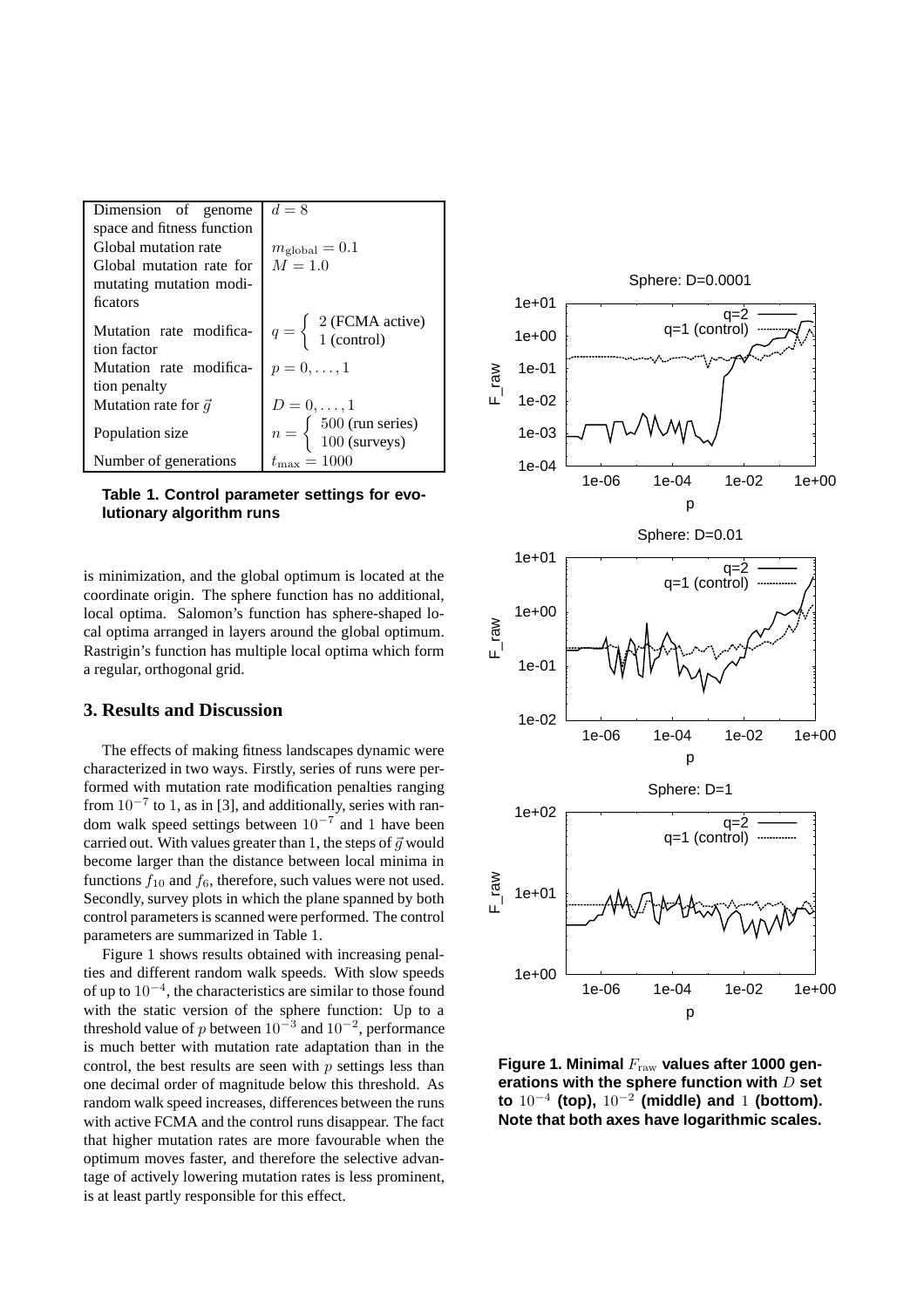

**Figure 2. Minimal** Fraw **values after 1000 generations with Salomon's function with** D **set to** 10<sup>−</sup><sup>4</sup> **(left) and** 1 **(right).**

Contrasting to this, Fig. 2 shows that a significant difference between runs with active FCMA and controls is observed with Salomon's function even with  $D = 1$ . These differences are most prominent with intermediary penalty settings. With low as well as with high penalties, performance approaches the levels which are also obtained with no adaptation at all.

For Rastrigin's function, increases in random walk speed result in a decay of difference between runs with active FCMA and the corresponding controls, as shown in Fig. 3, similarly to the decay seen with the sphere function.

Fig. 4 shows a sweep of the random walk speed with  $p$ fixed to 10<sup>−</sup><sup>4</sup> . The plot shows that with the sphere function, increasing mobility of  $\vec{g}$  results in a proportional increase in minimal  $F_{\text{raw}}$  values. This just reflects the distance by which  $\vec{g}$  moves per generation. As the sphere function has no local optima, the population tracks the minimum as closely as possible.

With Salomon's function, the situation is different. As



**Figure 3. Minimal** Fraw **values after 1000 generations with Rastrigin's function with** D **set to** 10<sup>−</sup><sup>4</sup> **(left) and** 1 **(right).**

Fig. 4 reveals, mobility in  $\vec{q}$  actually leads to improvements rather than to deterioration in performance. Apparently, shifts in  $\vec{g}$  can help the population to cross maxima which are layered around the global minimum in Salomon's function. This effect is even noticeable in the controls, but the runs with active FCMA benefit more. More importantly, the range of random walk speed settings in which this favourable effect arises is much larger with active FCMA.

For Rastrigin's function, there is just a rather narrow window of penalty settings in which the runs with active FCMA perform better than the controls. Fig. 5 shows a random walk speed sweep for  $p = 10^{-2}$ , which is within this window (see Fig. 3). With  $D$  values below a threshold at approximately  $D = 10^{-2}$ , most runs with active FCMA yield better results than those without. However, this difference is much smaller in relation to the magnitude of random fluctuations than the differences seen with the other two fitness functions, as evidenced by three instances where the run with no FCMA actually turns out to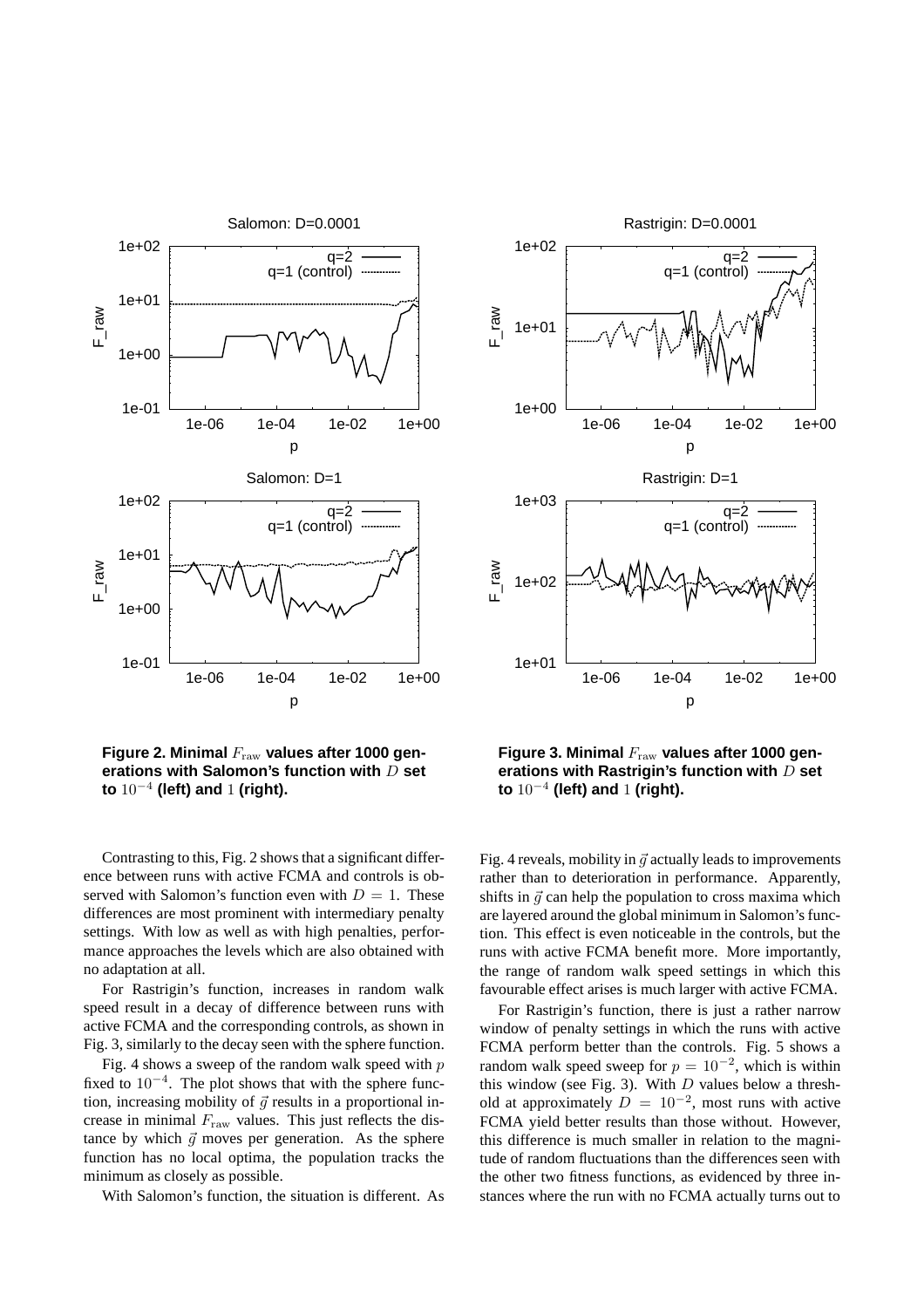

**Figure 4. Minimal** Fraw **values after 1000 generations** with the sphere function with  $p =$ 10<sup>−</sup><sup>4</sup> **(left) and with Salomon's function with**  $p = 10^{-2}$  (right).

fare better. These observations appear to indicate an advantage of active FCMA which is significant but much smaller than in the cases of the sphere and Salomon's function.

With D values beyond the threshold, mobility in  $\vec{q}$  results in deterioration in runs with active FCMA as well as in the controls, similar to the situation for the sphere function. This transition marks a point at which the grid pattern of local minima in Rastrigin's function becomes so blurred by the random walk of  $\vec{g}$  that the fitness landscape becomes indistinguishable from the sphere function for the population.

All these observations are summarized by the survey plots shown in Fig. 6. These analyses were performed with a population size of 100 instead of 500, after it was verified smaller populations do not lead to qualitatively different results.

For all three test functions, a trench marking penalty settings resulting in optimal minimization of  $F_{\text{raw}}$  values



**Figure 5. Minimal** Fraw **values after 1000 generations** with Rastrigin's function with  $p =$ 10<sup>−</sup><sup>2</sup> **.**

can be seen at intermediate penalty settings. For penalties above this optimum, performance quickly deteriorates, most pronouncedly with the sphere function.

Increases in random walk speed have qualitatively different effects for functions without and with local minima. For the smooth sphere function, the random walk speed gives rise to a lower limit of the  $F_{\text{raw}}$  values that can be attained. Thus as speed increases, the advantage of FCMA linearly declines. This leads to a ramp-like appearance of the plot shown in Fig. 6.

With both rugged fitness functions, a plateau appears in place of a ramp. This represents a parameter range in which convergence in suboptimal minima occurs. As the plateau level is at rather large  $F_{\text{raw}}$  values, the border to the trench at intermediate penalty settings is much more pronounced than in the sphere case. The trenches in the Salomon and Rastrigin plots are also shifted towards larger penalty values compared to the sphere plot. This is related to the fact that the  $F_{\text{raw}}$  values attained with the rugged fitness functions are some orders of magnitude above those reached with the sphere function.

With Salomon's function, mobility of  $\vec{q}$  actually improves minimization, which results in formation of a second trench, orthogonal to the first one, at rather large random walk speeds. In the area where both trenches join, a widened basin of improved minimization is formed. This is an example of a favourable effect that synergistically emerges from the interplay between dynamics in the fitness landscape and FCMA. No such phenomenon is observed with Rastrigin's function, however.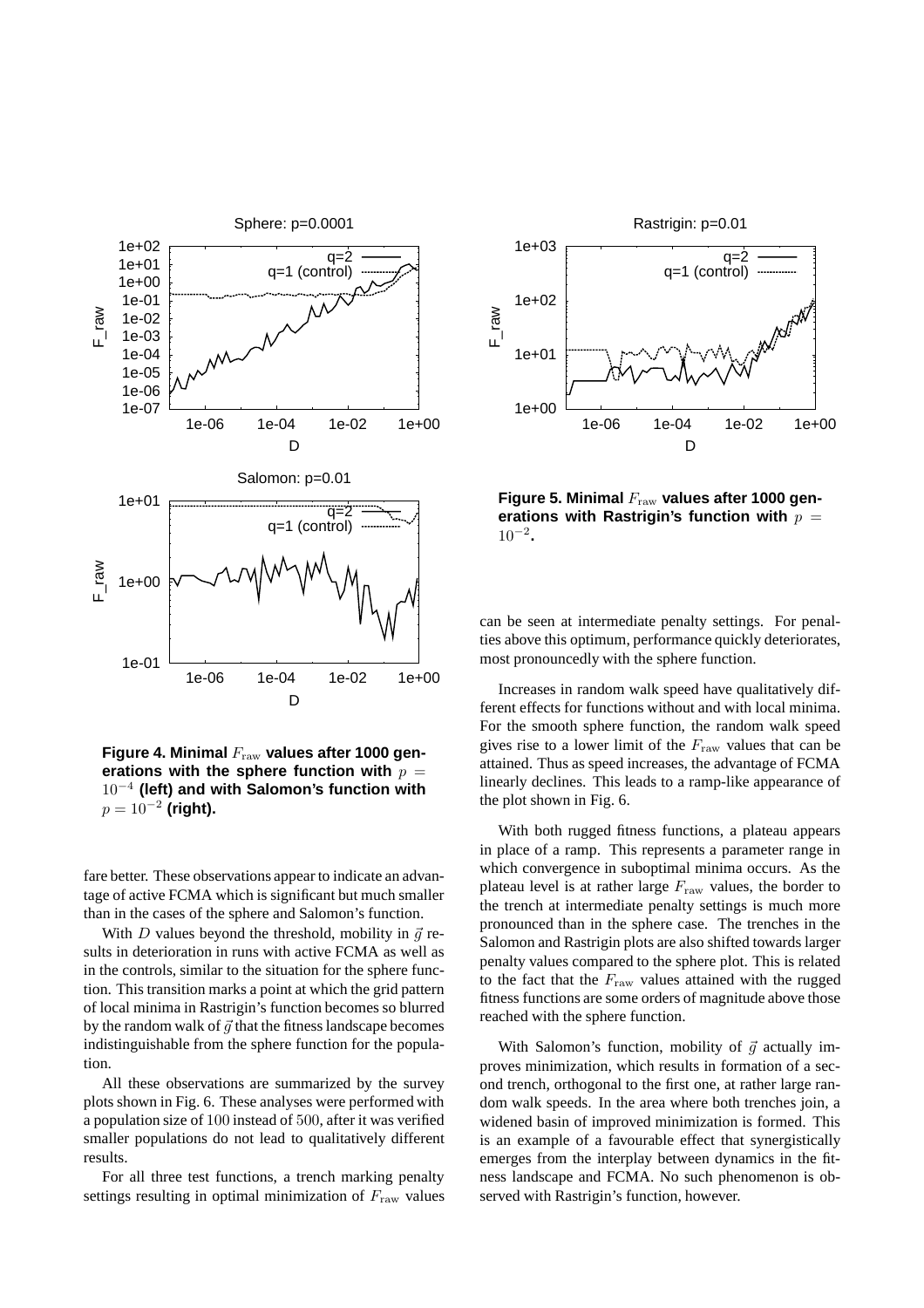

Figure 6. Minimal  $F_{\text{raw}}$  values observed af**ter 1000 generations in populations of 100 genomes with the sphere function (top), Salomon's function (middle) and Rastrigin's function (bottom). Values are plotted as a function of** p**, the mutation rate modification penalty, and**  $D$ , the mutation rate for  $\vec{q}$ . Note **that all three axes have logarithmic scales.**

### **4. Conclusions**

Using a simple and straightforward method for enhancing test fitness functions with temporal dynamics, it was shown that FCMA can successfully be used with dynamic fitness landscapes. With the unimodal sphere fitness function, the effects of introducing a dynamic element are quite trivial, while more complex phenomena are observed in conjunction with multimodal fitness functions.

FCMA should be considered as a novel method for controlling search. With respect to the traditional Evolution Strategy approach, the fitness cost introduces a coevolutionary link between the genome part  $\vec{x}$  which represents the candidate solution to the objective function, and  $\vec{\mu}$ , the part of the genome which controls mutation rates. This link is conveniently parameterized with  $p$ . The results presented here confirm that associating mutation rate adaptation with a fitness cost can prevent premature convergence.

FCMA is similar to the approach described in [5], where a globally prescribed, fixed formula is used to downregulate mutation rates for genomes that are already well adapted. In comparison to this approach, FCMA is more flexible, as it permits individual allocation of the raw fitness resource between mutation rate control and competition with others. Coevolving mutation rates and applying a fitness cost is also closer to the natural evolution process than externally assigning differential mutation rates.

Despite being gleaned from nature, evolution with FCMA is subject to limitations, as all other methods are. This is illustrated by the results seen with the sphere function: Of course, the precision limit for minimization induced by the random walk of  $\vec{q}$  cannot be overcome.

However, such a strict and monocausal limitation is a rather special case. This is illustrated by the other fitness functions, which have structural features that give rise to limitations which may dominate those induced by dynamics. The combined effects of FCMA and dynamics in the fitness landscape may be favourable, as seen in the case of Salomon's function. The results obtained with Rastrigin's function, on the other hand, show that such favourable conditions cannot be generally expected.

## **5. Future Work**

As a next step, it is planned to test FCMA with fitness landscape variants in which  $\vec{q}$  moves directionally instead of performing a random walk. It would also be interesting to explore other classes of dynamic fitness landscapes, such as oscillating landscapes[12]. It would be desirable to develop a theoretical basis for understanding the possible synergy between FCMA and fitness landscape dynamics.

The study presented here was restricted to asexual reproduction to ensure that mutation is the only source of